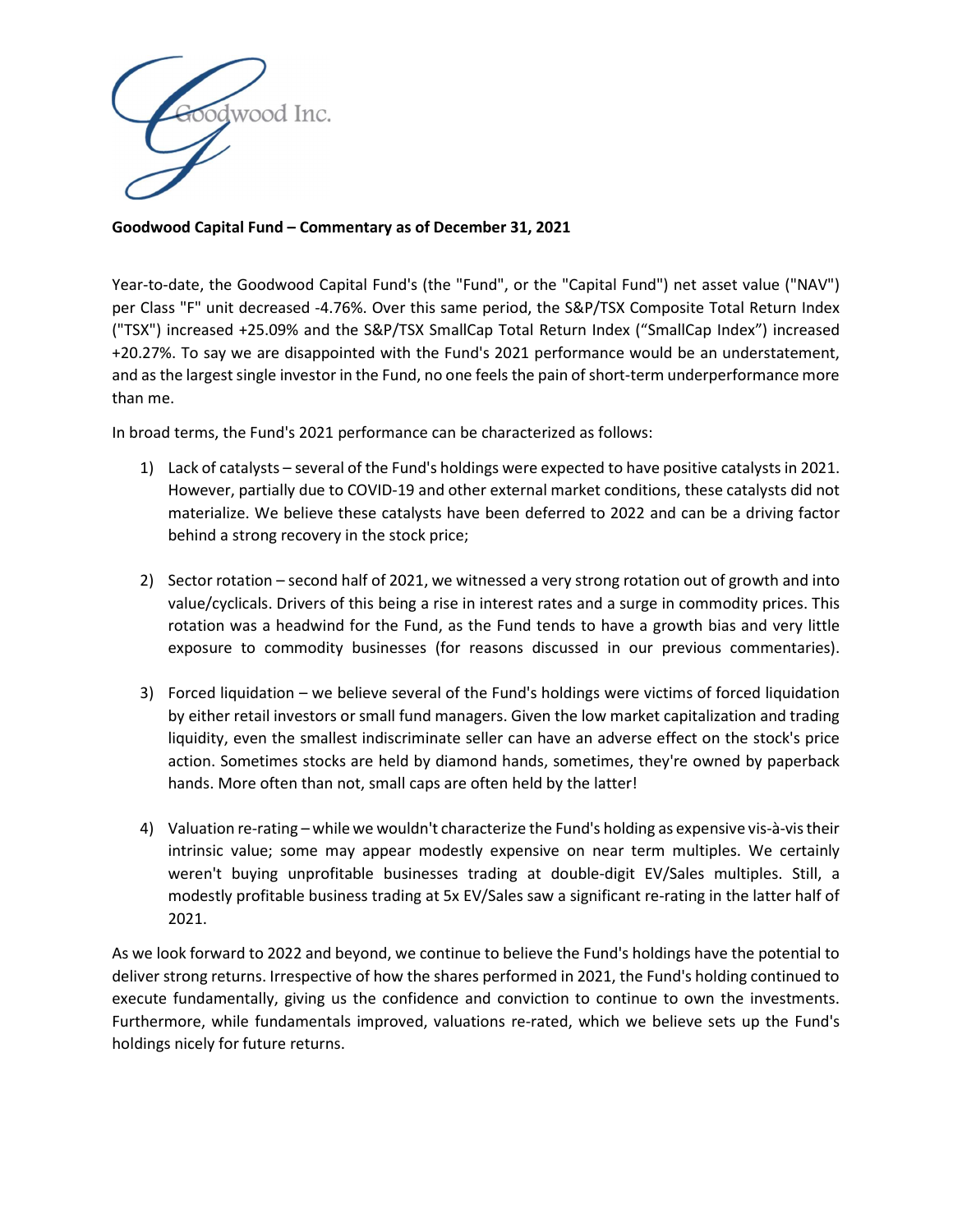

Best,

Gajan Kulasingam, CFA, CPA, CA Portfolio Manager, Goodwood Capital Fund

Curt Cumming President, Goodwood Inc. cscumming@goodwoodfunds.com (416) 203-2522

DISCLOSURE: This communication is not a recommendation or research but rather a commentary of the Goodwood Capital Fund's holdings and hypothetical performance. This communication is not a product of any research department. Goodwood Inc. does not have a research department and does not publish research. Any views and/or commentary in this communication is by the Author (Portfolio Manager of the Goodwood Capital Fund). This commentary is not a recommendation and does not take into account whether any product or transaction is suitable for any particular investor and does not contain enough information on which to make an investment decision. The information contained herein is drawn from sources believed to be reliable, but the accuracy or completeness of the information is not guaranteed. The opinions expressed are based upon our analysis and interpretation of these particulars and are not to be construed as a solicitation or an offer to buy or sell the securities mentioned herein. The Goodwood funds and/or the principals, officers, directors, employees of Goodwood Inc. may have a position in the securities mentioned herein and may make purchases and/or sales of these securities from time to time. Our valuations may contain forward-looking information which is subject to change. Hypothetical performance results have many inherent limitations. Actual results or performance may differ materially from those expressed or implied in this document as a result of unforeseen events and their effects on our valuations and opinions.

The Goodwood Capital Fund is offered by Prospectus, which contains important information about the Fund, including management fees, other charges and expenses and should be read carefully before investing. Mutual funds are not guaranteed, their values change frequently, and past performance is not indicative of future performance and may not be repeated.

Standard performance data has been calculated for the Goodwood Capital Fund. Class F units have been distributed since July 8, 2016 and therefore annual compound return for that class for the 10 year period is not available. Other class or series or strategies, may charge different fees and/or have different holdings and therefore returns between classes and Funds may vary. The 5, 3, 1 year and since inception returns as of December 31, 2021 are: +8.83%, +18.12%, -4.76% and +10.14%. Prior performance of the Goodwood Capital Fund up to and including May 12, 2019 relate to periods of time when the Fund's lead Portfolio Manager was Peter Puccetti, CFA. Gajan Kulasingam, CFA, CPA, CA became the lead Portfolio Manager of the Fund on May 13, 2019 and effective October 4, 2021, Waypoint Investment Partners Inc. was appointed as Sub-Adviser. Gajan Kulasingam remains principally responsible for the day-to-day investment advice provided by the Sub-Adviser on behalf of the Fund. There was no change to the investment strategy of either Fund. The indicated rates of return are the historical total returns over the periods noted, including changes in unit value and reinvestment of all distributions. These indicated rates of return are net of all management fees, expenses and performance incentive fees (where applicable). Please refer to the Prospectus